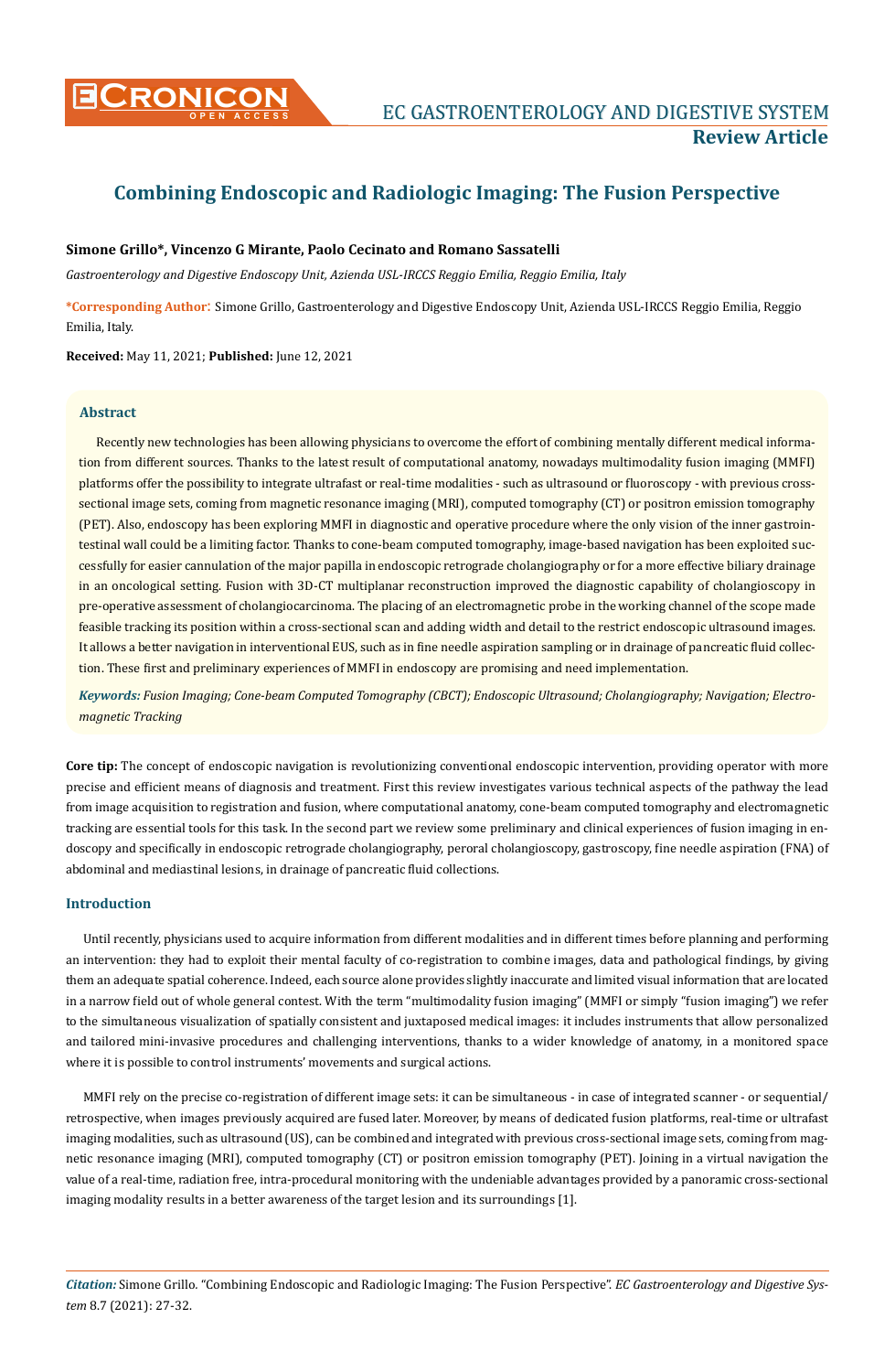Digestive endoscopy itself is a real-time imaging acquisition modality. However, just for its diagnostic and operative capability limited to the "inner wall", it could result paradoxically blind and unaware of surrounding structures. To overcome these limitations for years endoscopists have learnt to deal with other tools - usually X-ray with or without contrast agents and endoscopic ultrasound - which enable them to know where they are in the abdomen and to guide consequent maneuvers beyond the gastrointestinal wall too. The radiological and ultrasonographic guides have hugely extended the clinical applications of digestive endoscopy to gastrointestinal diagnostic and operative procedures, to biopsy of extra-intestinal lesion or to drainage of abdominal liquid collections [2]. Another consequence of this opening has been the Endoscopic Retrograde Cholangiopancreatography (ERCP), in which an endoscopic image is only the starting point to obtain radiological information about another district, i.e. the biliopancreatic system.

Lately, multimodal fusion imaging has developed in endoscopy as well, especially with real-time ultrafast systems that integrate preoperative information and allow guidance to specific targets. Undoubtedly localizing targets prior to intervention is of paramount importance in an endoscopic navigation system and the computational anatomy comes for this purpose: that is a relatively new discipline that exploits several imaging modalities to overall describe human anatomy in a digital format and create accurate virtual models [3].

A widespread digital format to visualize medical images is volume rendering. It consists in displaying CT-scans or MRI scans no more separately and consecutively, but simultaneously in 3D. To see the internal structures, the initial gray level is replaced by an associated colour and transparency: this transparency gives the feeling to see delineated organs, which are not delineated in reality and need a long and difficult manual segmentation. To overcome this limit several 3D patient modelling software applications have been developed also specifically for the digestive area [4].

After a manual, interactive or automatic segmentation/extraction of boundaries and regions of interest (ROI) within 2D slices or 3D volumes, the subsequent phase of registration aligns target images from different modalities, so that relevant information from each modality can be perfectly compared [5]: the preprocedural datasets - usually 3D, i.e. CT or MRI - is matched spatially with intraprocedural imaging - usually 2D, i.e. fluoroscopy and ultrasound - by the alignment of landmarks, such as vascular structures and bones, or intensity. This procedure, called "2D/3D registration", is the precondition for "image fusion" that involves overlying the two datasets in a single view where navigation is possible [6,7].

Two navigation systems are commonly used for percutaneous procedures and has been recently tested in endoscopy: image-based tracking and external tracking. The first one often makes use of cone-beam CT (CBCT), a new technology that has been rapidly replacing the 2D fluoroscopy in interventional suite; thanks to a cone-shaped geometry between the source and a high-resolution 2D flat-panel detector, a single rotation of the CBCT C-arm is able to acquire a volumetric soft-tissue dataset, displayable in multiple planes, so as to provide multiplanar CT-like images [8]. When special navigation software from several providers identify a virtual trajectory between a skin entry point and a target structure, the 3D dataset from CBCT is mapped and overlapped onto the 2D fluoroscopic image, whatever the C-arm and table movements or image zoom, enabling the navigation [9].

Originally developed for head and neck percutaneous intervention, CBCT has quickly found application in vascular hepatic interventions, e.g. transjugular intrahepatic portosystemic shunt (TIPS) and hepatobiliary procedures, such as chemoembolization of small hepatic tumors, since its multiplanar images allow the operator not only to identify HCC but also to realize its complex vascular anatomy [10].

As for biliary interventions, Wallace., *et al*. [8] assessed the volume of liver being drained in patients with complex hilar obstructions: hence a virtual trajectory from the skin to the target biliary duct to drain can be mapped onto the live fluoroscopy and used to guide the access into the duct. Indeed, during percutaneous and endoscopic biliary drainage, 2D conventional cholangiography reveals certain disadvantages such as high exposure to radiation due to the need of several scans, the high amount of contrast agent with risk of cholangitis and the long time required for examination. Cone-beam CT navigation overcomes these limits providing immediate CT-like real-time 3D

*Citation:* Simone Grillo*.* "Combining Endoscopic and Radiologic Imaging: The Fusion Perspective". *EC Gastroenterology and Digestive System* 8.7 (2021): 27-32.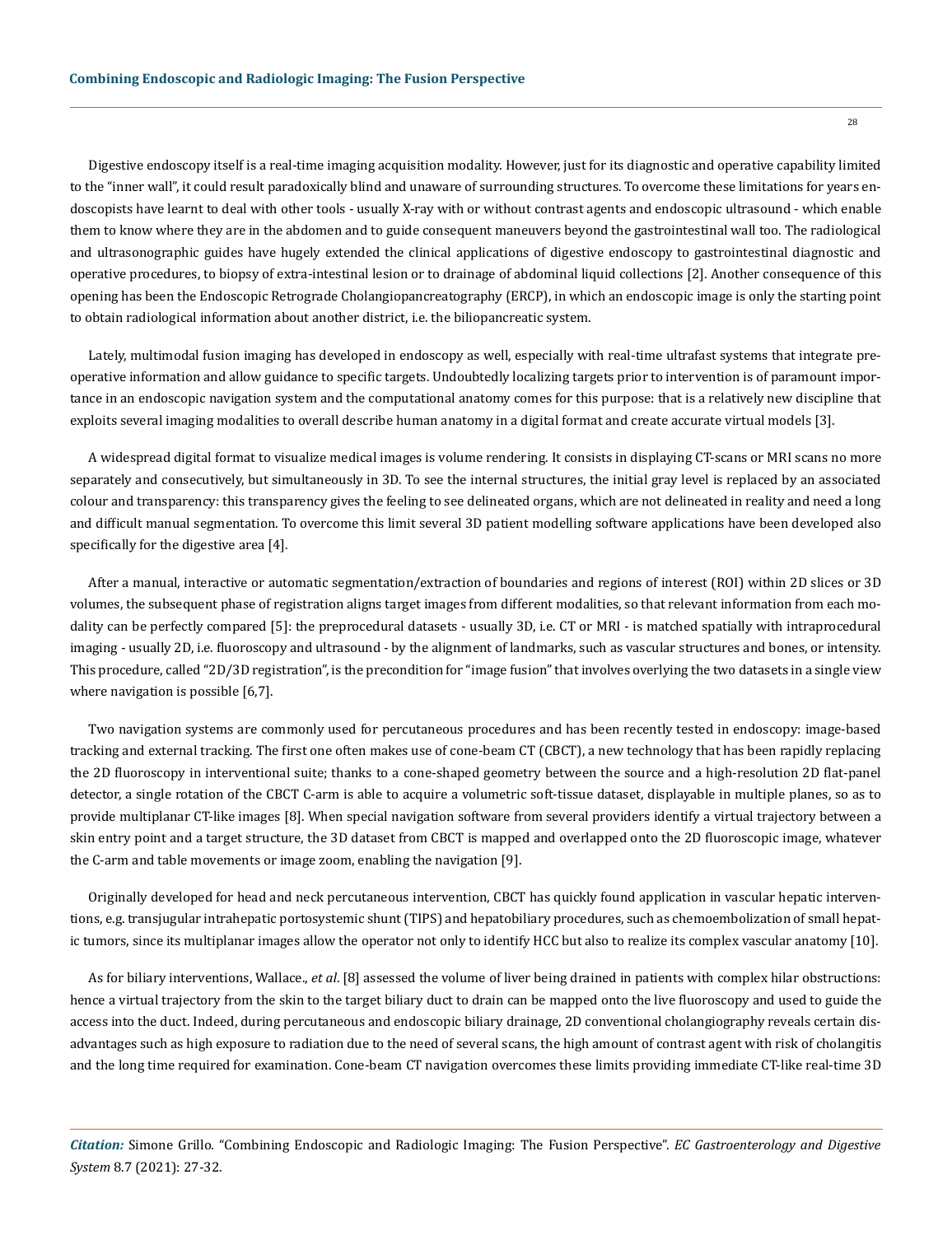images. Nanashima first experienced these benefit in one case of gall bladder carcinoma invading hepatic hilum and in one case of hilar cholangiocarcinoma: the more accurate CBCT imaging allowed to define the exact site of biliary stenosis, to detect small abnormalities of the biliary tree due to the extension of the tumor and to release the metallic stents where useful to drain excluded hepatic segments. Moreover he verified less procedural time and contrast medium than in conventional percutaneous trans-hepatic cholangiography [11].

Later, CBCT was also applied to ERCP: after an endoscopic cholangiogram, scans acquired by a C-arm rotation are immediately rendered by a dedicated workstation and ERCP continues using the resultant 3D images. In their six consecutive cases Weigt., *et al*. found additional relevant information from 3D-ERCP compared with previous 2D-ERCP, in terms of better bile leakage localization and regarding a more accurate definition of malignant strictures extension, leading consequently to detect dilated secondary biliary ducts not yet drained after the conventional procedure. Even in two out of six patients the initial diagnosis on the basis of the conventional ERCP was dramatically changed by the 3D technique. However, it is unquestionable that CBCT involves an increased radiation exposure, so that its use could be not advisable extensively in ERCP, but only in complex cases where misdiagnosis is highly probable. Moreover, the provision of a breathing sensor becomes necessary to avoid possible artifacts resulting from breathing movements [12].

Virtual navigation through 3D images can make easier a preliminary phase of ERCP as well, i.e. the location of the major papilla and the cannulation of bile or pancreatic duct. Through a markerless camera tracking method - a feature detection technique to track the endoscopic camera without using any external marker – Nguyen., *et al*. demonstrated that is possible to register a 3D model of the organs surrounding major papilla beyond the duodenal wall, and to overlay them over the endoscopic image. It would enable the endoscopist to orientate better his maneuvers to cannulate bile or pancreatic duct, by making him explicitly aware of a wider and deeper field of view [13].

Over the years, a new diagnostic and therapeutic method, peroral cholangiopancreatoscopy (POC), has been developed allowing for direct visualisation and therapeutic manipulation of pancreaticobiliary ducts. Visual assessment and direct biopsy of a stricture using POC has been suggested as a higher accurate method for diagnosing biliary malignancy [14]. A valuable experience of fusion imaging in this field was referred in 13 patients by Nagakawa., *et al*. They fused 3D CT with multiplanar reconstruction (MPR) and cholangioscopic findings for preoperative assessment of patients with cholangiocarcinoma, in order to obtain information about both its vertical/horizontal spread (provided by CT) and superficial spread (provided by POC). Once 3D CT-cholangiography had been synchronized with cholangioscopy with almost perfect consistency, the operator marked on the virtual image the intraductal tumor extension limit and the point where biopsy had been performed. The surgical incision line chosen during hepatectomy on the basis of these data produced a R0 resection rate of 83.3%, slightly improving previous results cited in the literature [15].

Chinese engineers and surgeons demonstrated how virtual navigation in cholangioscopy is possible too. In an innovative proof of concept, they created a hollow 3D model of the biliary tree by 3D printing, from CT data of a patient with intra and extra-hepatic biliary dilatation. After a rigid registration process between CT data-derived 3D reconstruction images and the printed model, an electromagnetic sensor installed inside the cholangioscope tracked its real-time movements passing through the printed bile ducts, like a red arrow on the navigation screen. It remained to be determined whether this kind of effective pre-operative "virtual POC" can bring benefits in clinical settings [16].

A similar electromagnetic navigation was performed *in vivo* by gastrointestinal surgeons from Munich in a small case series of gastric tumor resections. Endoscopy alone cannot relate a gastric lesion to external topographic-anatomical landmarks, so that contrastenhanced CT data become essential to assess its local involvement and to interpret endoluminal findings; both information - endoscopic and cross-sectional - are pivotal for surgery, in particular for gastro-esophageal junction tumors, but are usually provided separately. In that experience a magnetic field generator was attached with a backpack-like device to 24 patients with gastric cancer and registered the position of a miniaturized probe passed through the working channel of the scope. So the position of the tip of the scope was displayed like a cross in the previous acquired CT images with a very high accuracy. In fact, the TRE (target registration error) of this system was

*Citation:* Simone Grillo*.* "Combining Endoscopic and Radiologic Imaging: The Fusion Perspective". *EC Gastroenterology and Digestive System* 8.7 (2021): 27-32.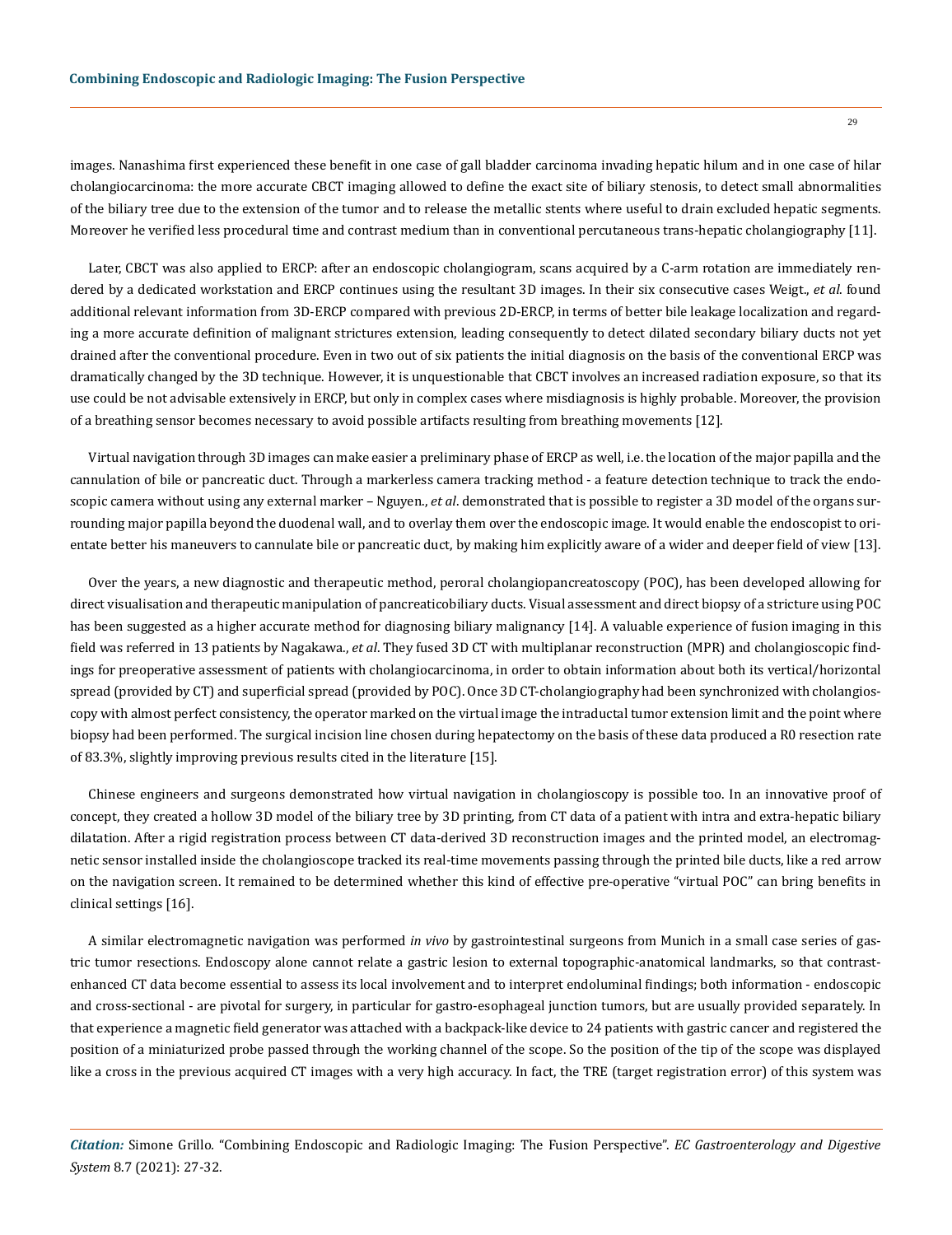on average < 5 mm, obtained by measuring the distance between the cross icon of the probe and the lesion on CT plane, when the tip of the instrument was at the upper tumor margin. As for limitations of this study, two recurrent issues influencing this and other kind of navigation emerged: the difference between patient's position during CT acquisition and gastroscopy and the anatomical variations due to breath and gas insufflation [17].

These last studies were examples of external tracking navigation. With this term we refer to the use of devices - e.g. external position electromagnetic sensors - attached to surgical instruments permitting its correct localization in the pre-procedural cross-sectional imaging. Furthermore, the electromagnetic tracking is able to exploit the panoramic view of CT-scan to increase the field of vision of ultrasound, as foretold above. By now a lot of advanced ultrasound scanner are equipped with external sensors and modules of co-registration with CT, MRI and PET-CT, that enable to navigate with the US-probe observing a detailed and wide cross-sectional contrast-enhanced image [18]. Many authors valued this possibility especially in interventional ultrasound, such as in hepatic nodules treatment [19] or pancreatic fluid collection drainage [20]. For example, Mauri., *et al*. used an electromagnetic tracking platform to perform ablation of 295 hepatic tumors detectable by CT or MRI but undetectable by contrast enhanced ultrasound [21].

The same technology can be applied to the endoscopic ultrasound. However, due to the loss of 3D information on EUS, identifying CTvisible anatomical landmarks on electromagnetically tracked EUS planes is a critical and challenging point. Some researcher from UK proposed to align 2D EUS and 3D pre-procedure CT volumes using a rigid landmark-to-structure registration method, wherein organ surfaces and vessel or ductal centerlines are defined on CT images in the planning stage. Instead if specifying a point-to-point correspondence, the gastroenterologist would need only identify the corresponding CT-defined structure for each and for a minimum of three EUS landmark during the procedure. This kind of initialization showed a lower TRE when compared with a non-optimised more time-consuming initialization approach [22].

Starting from procedural studies about registration in this field, Obstein., *et al*. tested and demonstrated that Image Registration Gastroscopic Ultrasound (IRGUS) could be feasible and superior to conventional EUS in interpreting images and in reaching targets. After a rapid calibration phase based on two electromagnetic sensors (one attached at the tip of the linear echoendoscope, the other not attached) and a 3D CT-derived model, a skilled endoscopist performed examination in 5 patients: on the same monitor he found the US image, the reformatted CT image in the US defined plane and the 3D CT-based model where the US plane appeared. This fused imaging allowed the physician to quickly visualize anatomical structure without losing endoscopic ultrasound orientation, especially when the EUS image was hampered by calcification, artifacts or poor surface contact: the resulting time saving may potentially decrease sedation requirement, improve patient safety and shorten learning curve for EUS training operators. Also, for this technique, the minimal registration error was due to respiration, intra-lumen air insufflation and gravity, since the left-lateral decubitus position during endoscopy induced minimal distortion for structure located in the left upper quadrant, whereas aorta and retroperitoneal organs were quite stable [23].

An analogue more recent and advanced software was preliminary investigated by Gruionu., *et al*. in a bench-top model and in 19 patients requiring EUS-guided fine needle aspiration (FNA) for defining mediastinal, lymph nodal or pancreatic lesions. Using a navigation catheter with 6 degree of freedom placed in the working-channel of the echoendoscope, they used only the hybrid CT-EUS image for FNA guidance, with the possibility to accomplish manually in real-time fine adjustments of the registration through rotation and translation of the CT image using a 3D mouse. The CT-EUS fusion imaging did not add significant extra-procedural time, although the co-registration had to be realigned several times during the procedure. The precision of simultaneous CT-EUS visualization was evaluated as high in 80% of cases, suggesting that the system is accurate at depicting the target lesion, enabling at the same time the endoscopist to visualize both its EUS and contrast-enhanced-CT features [24].

Our center has recently implemented an innovative fusion system of pre-procedural CT and real-time EUS and fluoroscopy in pancreatic fluid collection (PFC) drainage. After a manual segmentation of pre-procedural CT images, the resultant region of interest (ROI)

*Citation:* Simone Grillo*.* "Combining Endoscopic and Radiologic Imaging: The Fusion Perspective". *EC Gastroenterology and Digestive System* 8.7 (2021): 27-32.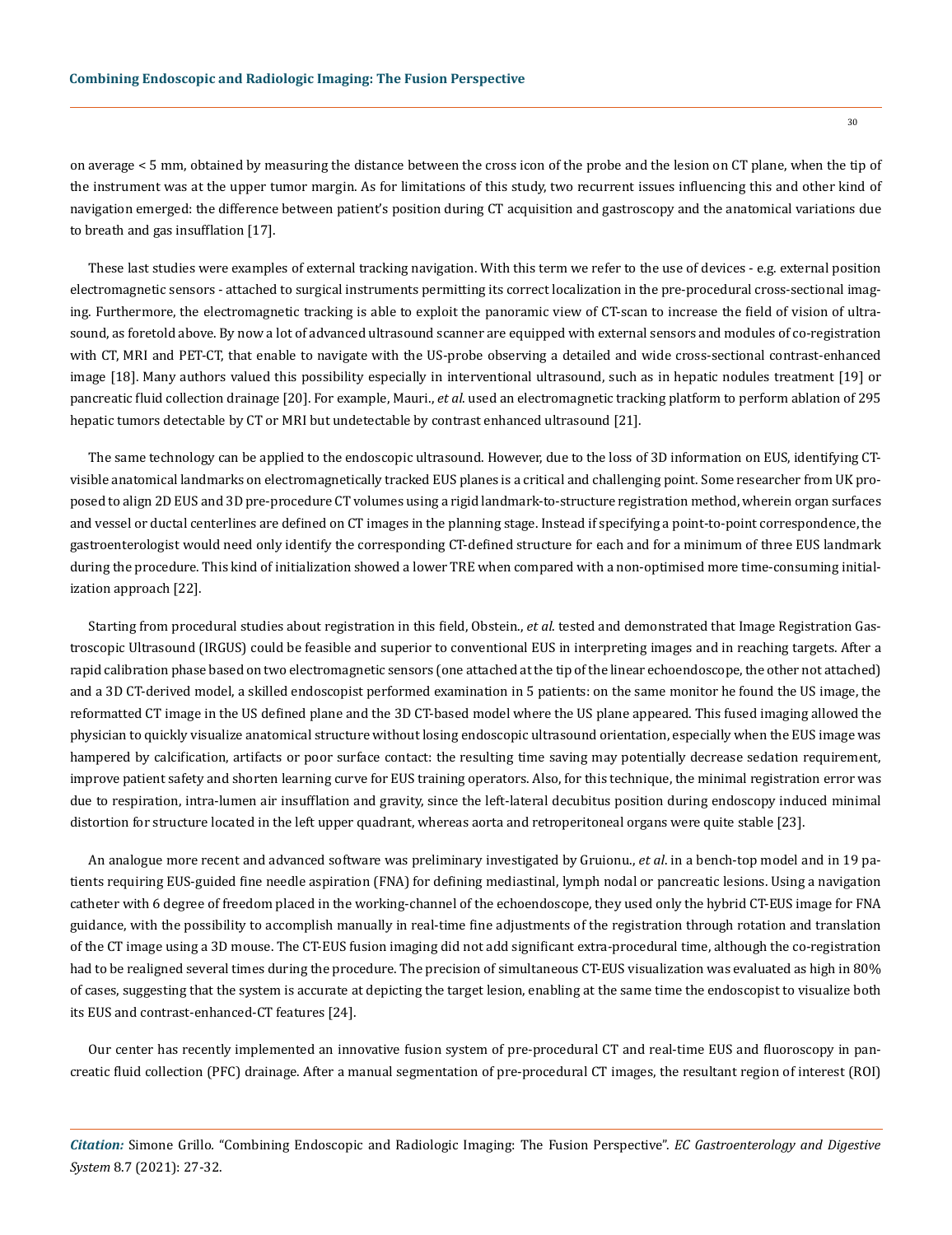including PFC is placed on the volume rendering derived from CT-scan, in turn registered to intra-procedural fluoroscopy with two orthogonal X-ray matching anatomical landmark (vertebrae or iliac crests). Ultimately for every intraprocedural fluoroscopy, whatever the C-arm movement, a simultaneous visualization of the scope tip and of the whole PFC shape in the correct position is available, improving the choice of the puncture-site especially in complex abdominal collections. In a study in course of publication we compare the clinical outcome of this new to the conventional approach in 35 subjects: though limited by the inhomogeneity of the populations, our results suggest a better and more rapid emptying of the drained collection associated with an improvement of symptoms for patients treated with the fusion modality [25].

#### **Conclusion**

Even though the attempts to use fusion imaging in endoscopy are preliminary, scarce and based on few patients, they seem to be promising and need implementation. In the future the demonstrated feasibility of consolidated tracking techniques might allow to widen further indications for trying fusion of endoscopic and radiological images, e.g. virtual colonoscopy or enteroscopy and in the characterization of sub-epithelial lesions. Moreover, advanced navigation platforms are interesting and raising tools for guiding personalized and tailored mini-invasive interventional procedures. The availability of these new diagnostic and therapeutic information can increase the operator's confidence in his acts and leading closer to a "precision surgery".

#### **Conflict of Interest Statement**

Authors declare no conflict of interests for this article.

#### **Bibliography**

- 1. Paparo F., *et al*[. "Multimodality fusion imaging in abdominal and pelvic malignancies: current applications and future perspectives".](https://pubmed.ncbi.nlm.nih.gov/25952574/)  *Abdominal Imaging* [40.7 \(2015\): 2723-2737.](https://pubmed.ncbi.nlm.nih.gov/25952574/)
- 2. Luo X., *et al*[. "Advanced Endoscopic Navigation: Surgical Big Data, Methodology, and Applications".](https://pubmed.ncbi.nlm.nih.gov/29505729/) *Annual Review of Biomedical Engineering* [20 \(2018\): 221-251.](https://pubmed.ncbi.nlm.nih.gov/29505729/)
- 3. Kobatake H and Masutani Y. "Computational anatomy based on whole body imaging". Springer Japan KK (2017).
- 4. Soler L., *et al*[. "Virtual reality and augmented reality applied to endoscopic and notes procedures". In: Dössel O., Schlegel W.C. \(eds\)](https://link.springer.com/chapter/10.1007/978-3-642-03906-5_101)  [World Congress on Medical Physics and Biomedical Engineering \(2009\): 7-12.](https://link.springer.com/chapter/10.1007/978-3-642-03906-5_101)
- 5. [Hajnal JV and Hill DL. "Medical Image Registration". Boca Raton, FL: CRC \(2001\).](https://pubmed.ncbi.nlm.nih.gov/11277237/)
- 6. Abi-Jaoudeh N., *et al*[. "Image fusion during vascular and nonvascular image-guided procedures".](https://www.ncbi.nlm.nih.gov/pmc/articles/PMC3874295/) *Techniques in Vascular and Interventional Radiology* [16.3 \(2013\): 168-176.](https://www.ncbi.nlm.nih.gov/pmc/articles/PMC3874295/)
- 7. Giesel FL., *et al*[. "Image fusion using CT, MRI and PET for treatment planning, navigation and follow up in percutaneous RFA".](https://pubmed.ncbi.nlm.nih.gov/19550401/) *Experimental Oncology* [31.2 \(2009\): 106-114.](https://pubmed.ncbi.nlm.nih.gov/19550401/)
- 8. Wallace MJ., *et al*[. "Technology Assessment Committee of the Society of Interventional Radiology. Three-dimensional C-arm cone](https://pubmed.ncbi.nlm.nih.gov/19560037/)beam CT: applications in the interventional suite". *[Journal of Vascular and Interventional Radiology](https://pubmed.ncbi.nlm.nih.gov/19560037/)* 19.6 (2008): 799-813.
- 9. Maybody M., *et al*[. "Overview of navigation systems in image-guided interventions".](https://www.sciencedirect.com/science/article/abs/pii/S1089251613000292) *Techniques in Vascular and Interventional Radiology* [16.3 \(2013\): 136-143.](https://www.sciencedirect.com/science/article/abs/pii/S1089251613000292)
- 10. Pung L., *et al*[. "The Role of Cone-Beam CT in Transcatheter Arterial Chemoembolization for Hepatocellular Carcinoma: A Systematic](https://pubmed.ncbi.nlm.nih.gov/28109724/)  Review and Meta-analysis". *[Journal of Vascular and Interventional Radiology](https://pubmed.ncbi.nlm.nih.gov/28109724/)* 28.3 (2017): 334-341.

*Citation:* Simone Grillo*.* "Combining Endoscopic and Radiologic Imaging: The Fusion Perspective". *EC Gastroenterology and Digestive System* 8.7 (2021): 27-32.